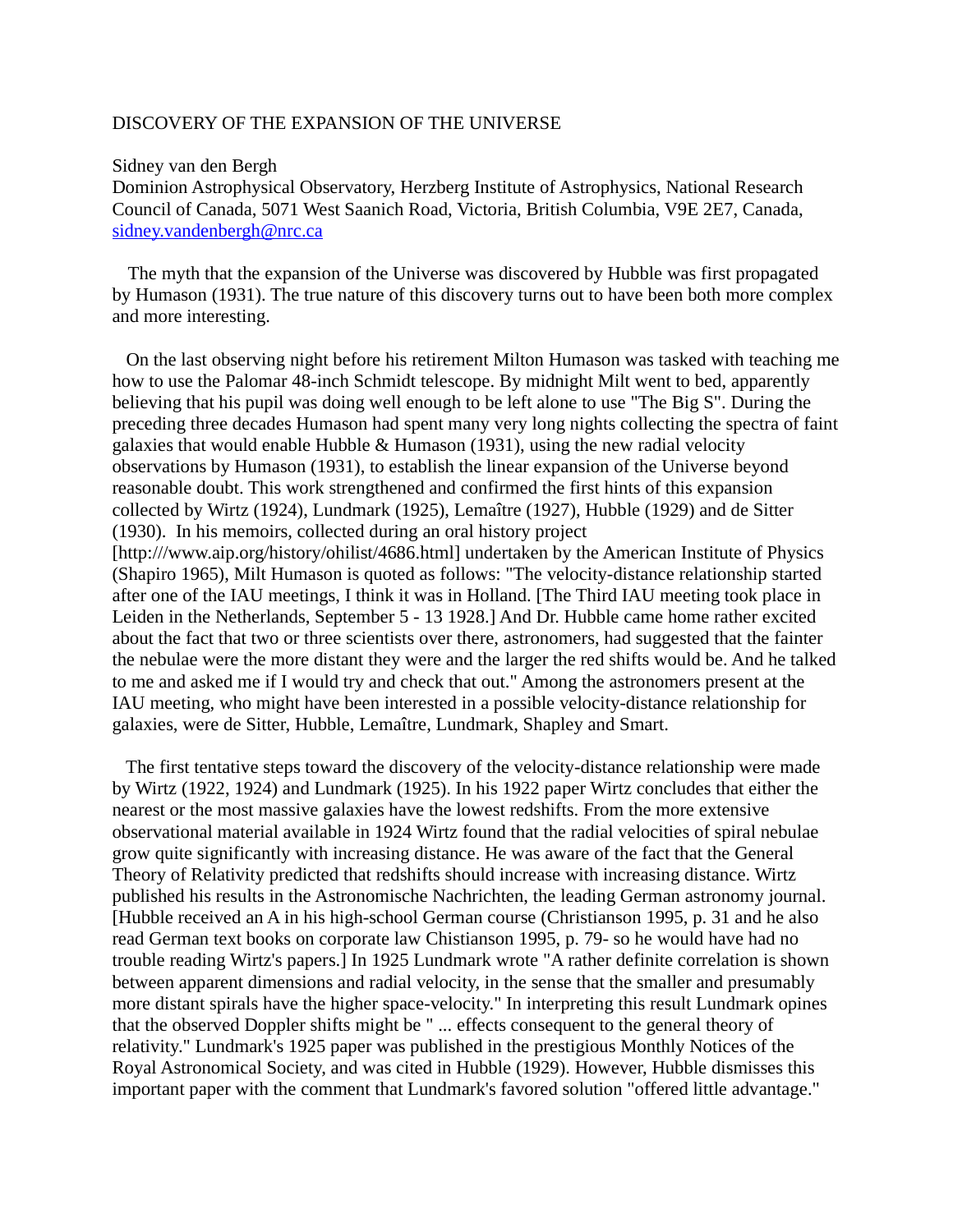Lemaître (1927) published a crucial paper that both established the expansion of the Universe and interpreted it as a consequence of the General Theory of Relativity. However, it is possible that Hubble (1929) was unaware of Lemaître's 1927 paper on the expansion of the universe because it had been published in French in a rather obscure publication. Nevertheless it is puzzling that Hubble and Lemaître would not have discussed this problem when they were both attending the 1928 IAU meeting in Holland. That Hubble dismissed Lundmark's paper might well be related to a bitter personal feud that resulted from the fact that Hubble (1926) had accused Lundmark of plagiarizing his system of galaxy classification. Hubble's failure to take Lundmark's 1925 paper seriously may have been largely responsible for the fact that this work has been ignored by many recent reviews of the discovery of the expansion of the universe (Block 2011, Kragh 1987, Luminet 1997, Shaviv 2011) - but not by Nussbaumer & Bieri (2009). In this connection it is of interest to note that Christianson (1995, p.230), in her biography of Hubble, writes about "[A] bitter, if little known, flare-up with Willem de Sitter, whom Grace [Hubble] had credited with spurring him to persue the velocity-distance relationship with the great telescopes at his command." She also writes that "Hubble became enraged at de Sitter's casual statement that several astronomers had commented on the [velocity-distance] relation." For a more detailed account of this matter [based on a letter from Hubble to de Sitter (dated August 21 1930) which is preserved in the Huntington Library - see Nussbaumer & Bieri (2009, p. 130).]

 In their 1931 paper Hubble and Humason berate the previous work by de Sitter (1930) because "[H]e arrived at the same numerical result" [see Table 1]. This was to be expected since he used essentially the same data. Exactly the same criticism may be applied to the paper by Hubble (1929), which used essentially the same input data that had previously been used by Lemaître (1927).

In summary the history of the discovery of the expansion of the Universe may be summarized as follows:

1922 From radial velocities of only 29 spirals Wirtz concludes that either the nearest or the most massive galaxies have the smallest redshifts.

1924 Using observations of 42 galaxies Wirtz (1924) concludes (my translation) "that there remains no doubt that the positive radial velocities of spiral nebulae grow quite significantly with increasing distance."

1925 Lundmark notes that the redshifts of small (presumably distant) spiral galaxies are larger than those of larger nearby ones.

1927 Lemaître derives the expansion rate of the Universe and explains its expansion in terms of the General Theory of Relativity.

1929 Hubble repeats Lemaître's work with essentially the same data and obtains similar results. 1930 de Sitter re-discusses mostly the same data more thoroughly and again finds the same result.

1931 Hubble & Humason obtain 40 new radial velocities which extend the determination of redshifts to the Leo cluster at a redshift of 19600 km/s. This places the reality of a linear velocity-distance relationship for galaxies beyond reasonable doubt.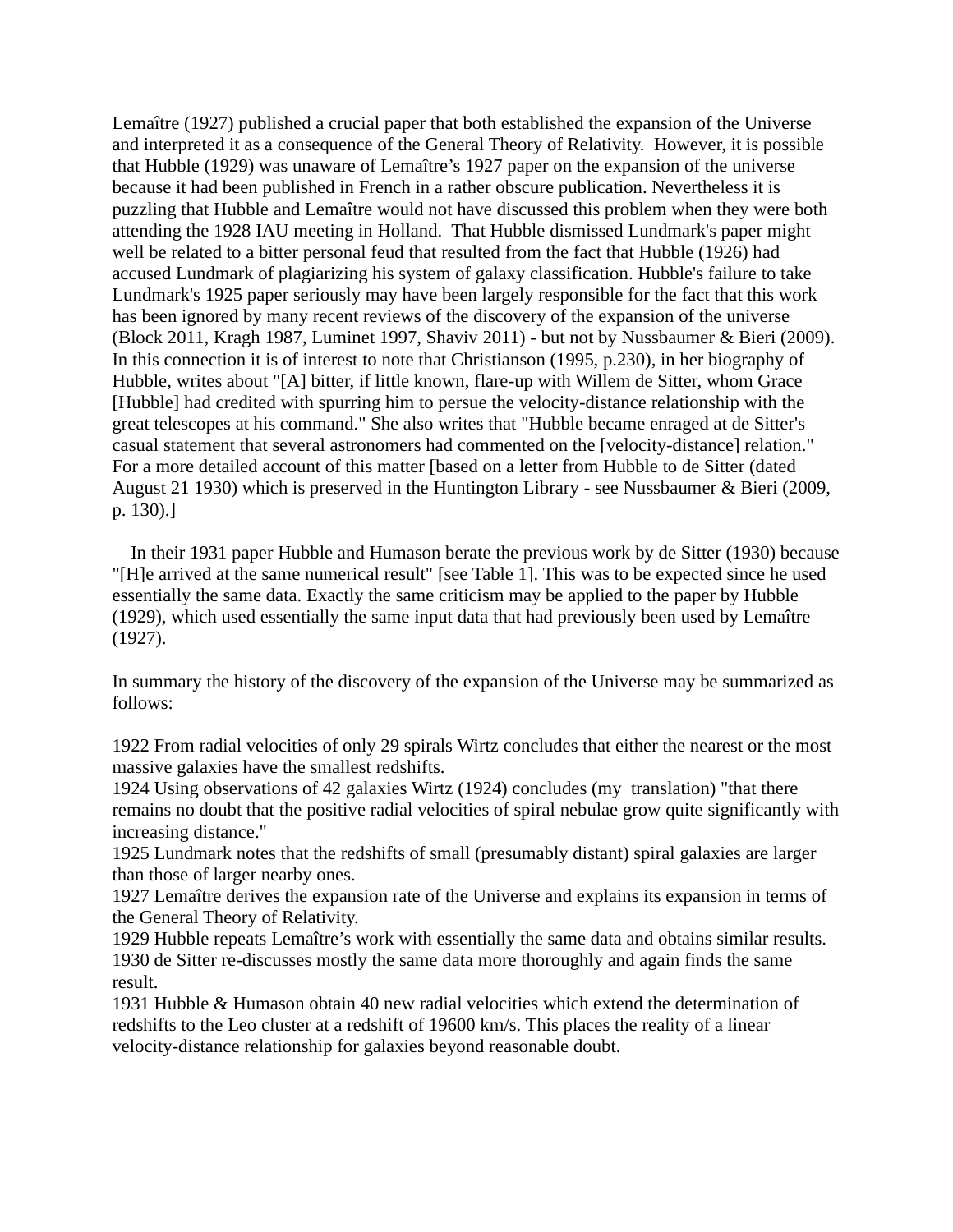The myth that Hubble discovered the velocity-distance relation seems to have originated with Humason (1931) [Who was at that time acting as Hubble's observing assistant]. Humason started his 1931 paper with the words "In 1929 Hubble found a relation connecting the velocities and the distances of the extragalactic nebulae for which spectra were then available." This point of view is supported by Hubble's statement (Christianson 1995, p.230) that "I consider the velocitydistance relation, its formulation, testing and confirmation, as a Mount Wilson contribution and I am deeply concerned in its recognition as such." By contrast Lemaître (1950) also wished to leave no doubt about who really discovered the expansion of the Universe. He writes about his 1927 paper: "[J']'y calcule le coefficient d'expansion (575 km par mégaparsecs, 625 avec une correction statistique contestable)…. Le titre de ma note ne laise aucun doubte sur mes intentions: <<Un Univers de masse constant et de rayon croissant rendant compte de la vitesse radiale des nébuleuses extra-galactiques. >>" The story told above shows that the actual history of the discovery of the expansion of the Universe was more complex and interesting than Humason suggested in 1931.

 I thank Vivien Reuter for providing me with a listing of the "delegates" who attended the 1928 IAU meeting in Leiden. Also I am deeply indebted to numerous colleagues who have sent me email messages related to various aspects of my recent article on Lemaître in this Journal. I am particularly indebted to Harry Nussbaumer, Jean-Pierre Luminet and David Block for their comments and encouragement. Thanks are also due to our librarian Bonnie Bullock for providing me with many ancient books and journal articles.

| Reference               | $H_0(km/s/Mpc)$  |
|-------------------------|------------------|
| Lemaître (1927)         | 625 (weighted)   |
| Lemaître (1927)         | 575 (unweighted) |
| Hubble (1929)           | 530              |
| de Sitter (1930)        | 460              |
| Hubble & Humason (1931) | 558              |

Table 1. Early determinations of the Hubble parameter

## REFERENCES

Block, D. 2011, A Hubble Eclipse: Lemaitre and Censorship, arXiv: 1106,3071

Christianson, G. E. 1997, Edwin Hubble Mariner of the Nebulae. HarperCollins Canada: Toronto

de Sitter, W., 1930, On the magnitudes, diameters and distances of the extragalactic nebulae, and their apparent radial velocities Bull. Astr. Inst. Netherlands 5, 157

Hubble, E. 1926, Extra-galactic nebulae, ApJ, 64, 321

Hubble, E. 1929, A relation between distance and radial velocity among extra-galactic nebulae. Proc. National Acad. Sci. 15, Issue 3, 168 Pub. US Nat Acad Sci, 15, 168